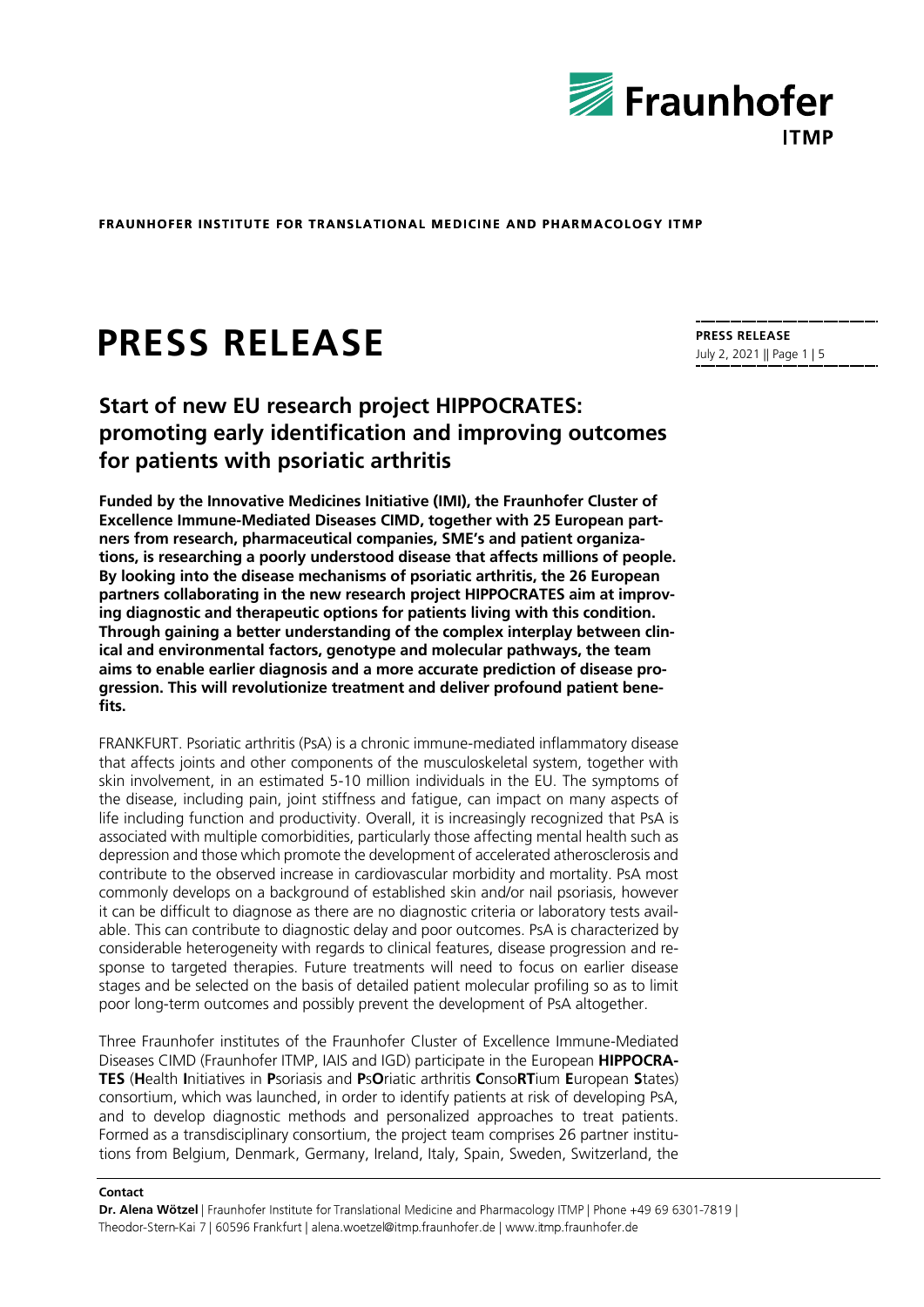

Netherlands, the United Kingdom and the United States of America. Led by University College Dublin, the partners contribute a diverse range of backgrounds including clinical, scientific, data analytics, ethics, patient participation as well as SME and pharmaceutical industry expertise in pursuit of the ambitious goals set for the HIPPPOCRATES project. The project will run for a period of five years with a total budget of EUR 21 million provided by the Innovative Medicines Initiative (IMI 2), a Joint Undertaking of the European Union and the European Federation of Pharmaceutical Industries and Associations (EFPIA). Of the total budget, 50% are contributed by the EFPIA partners (Novartis [EFPIA lead], UCB [EFPIA Co-lead], Pfizer and BMS) and 50% by the EU.

"We anticipate that the advances provided by HIPPOCRATES will result in significant new developments that improve patients' quality of life" says Prof. Oliver FitzGerald, Newman Clinical Research Professor at University College Dublin, Conway Institute for Biomedical and Biomolecular Research, Ireland coordinator of the HIPPOCRATES consortium. Cocoordinator, Prof. Stephen Pennington, Professor of Proteomics at University College Dublin and also in the Conway Institute notes "The advances will include the identification of sub-populations and endotypes, the validation of existing and identification of new biomarkers, improved imaging options and the development of a sustainable infrastructure for future PsA research." "HIPPOCRATES offers the great promise of powerful new tools to advance both early diagnosis and treatment of patients with PsA. Additionally, and to further its effectiveness, HIPPOCRATES retains the focus on the patient, involving Patient Research Partner's within all aspects of the project" adds Denis O'Sullivan (Patient Representative Arm of GRAPPA-EU). "This public-private partnership is a great opportunity to decipher this highly heterogeneous disease, and to enable the development of novel PsA therapies and treatment strategies including precision medicine approaches" adds Dr. Christine Huppertz, Senior Principal Scientist in the Disease Area Autoimmunity, Transplantation and Inflammation at Novartis, and EFPIA lead of the consortium.

In order to achieve its goals, the HIPPOCRATES project will set up a single integrated database combining the cohorts and datasets of the most important European PsA studies and establish a Europe-wide library of relevant clinical biosamples. HIPPOCRATES will also establish a large, prospective, observational study of 25,000 patients with psoriasis who will be recruited and followed on-line for development of PsA, with patient-centric blood sampling at defined intervals. Furthermore, the team of experts will evaluate and validate newly discovered biomarker signatures for the early diagnosis of PsA, for the identification of psoriasis patients at risk of developing PsA, for the identification of PsA patients at highest risk of damage progression and for personalized or stratified treatment strategies so as to maximize treatment response. Overall, HIPPOCRATES places particular emphasis on the involvement of patients, clinicians, primary care practitioners, regulators, SMEs (ATTUROS Limited, Oxford Biodynamics Limited and NEOTERYX Limited) and relevant large industry to meet the needs of all stakeholders and to maximize the project's impact.

The **Fraunhofer-Gesellschaft**, headquartered in Germany, is the world's leading applied research organization. With its focus on developing key technologies that are vital for the future and enabling the commercial exploitation of this work by business and industry, Fraunhofer plays a central role in the innovation process. As a pioneer and catalyst for groundbreaking developments and scientific excellence, Fraunhofer helps shape society now and in the future. Founded in 1949, the Fraunhofer-Gesellschaft currently operates 75 institutes and research institutions throughout Germany. The majority of the organization's 29,000 employees are qualified scientists and engineers, who work with an annual research budget of 2.8 billion euros. Of this sum, 2.4 billion euros are generated through contract research.

**PRESS RELEASE** July 2, 2021 || Page 2 | 5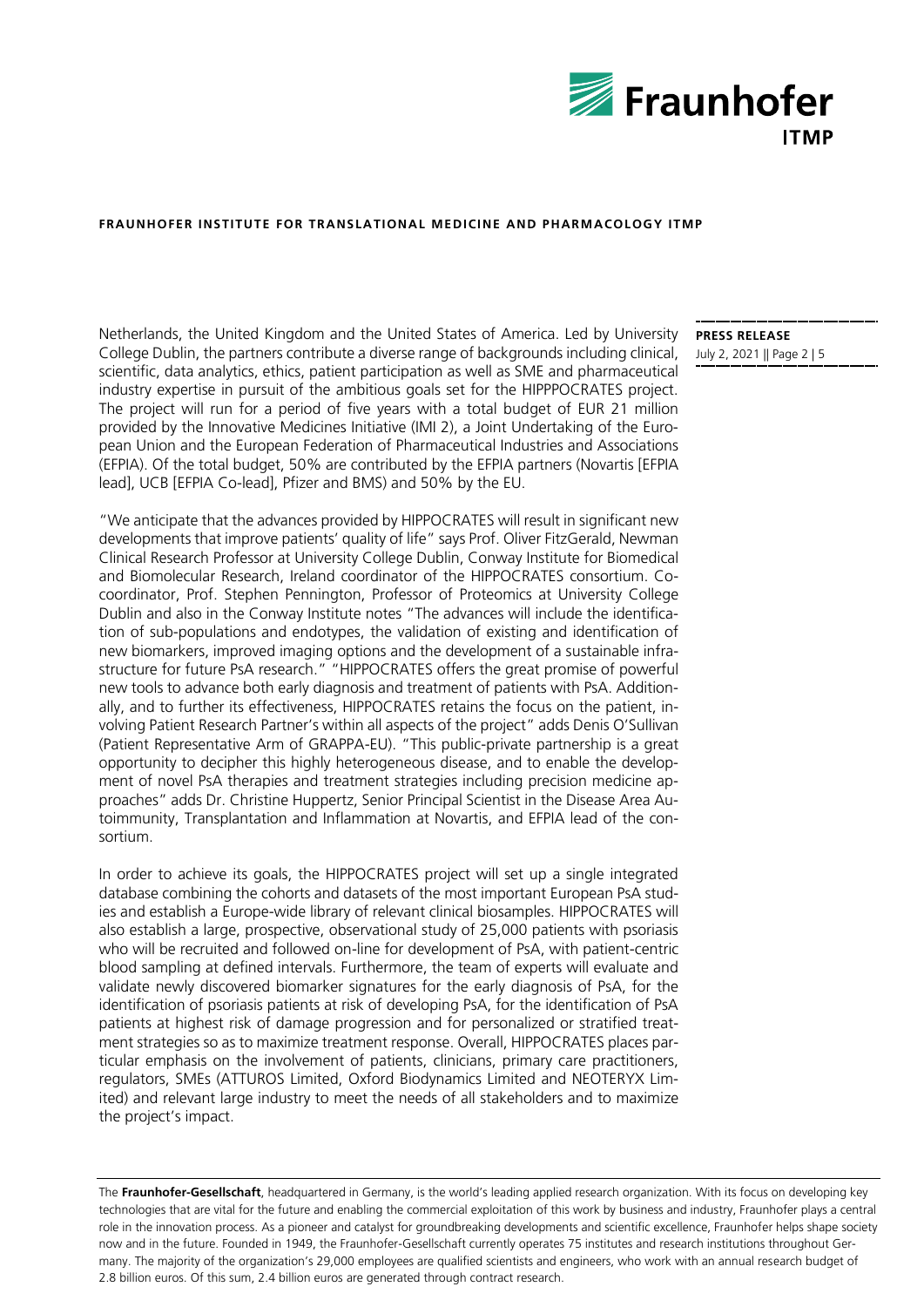

Fraunhofer ITMP, in cooperation with the Department of Rheumatology of the University Hospital Frankfurt, was involved at an early stage in planning the content and institutional composition of the consortium. Together with its Fraunhofer CIMD partner institutes Fraunhofer IAIS and IGD, it will lead two of the seven HIPPOCRATES work packages, covering "Early Diagnosis of PsA" and "Data Integration and Analysis". For the early diagnosis of PsA, the Fraunhofer team will determine clinical, imaging, and molecular disease features and capture them in a combined context to derive algorithms for PsA diagnosis. Data integration and analysis will involve the use of machine learning to model an AI-based risk score of progression from psoriasis to PsA, as well as a risk score for rapid bone-damaging disease progression and a response score to predict response to a given treatment.

"HIPPOCRATES offers us the opportunity to collaborate with leading European experts to gain a deeper understanding of PsA in order to improve the mobility and quality of life of many affected patients," says PD Dr. Frank Behrens, Head of Clinical Research at Fraunhofer ITMP and member of the Fraunhofer CIMD Board of Directors. "I am confident that in our project we will discover new markers that will enable early detection of PsA, improve treatment response and possibly even open up avenues for disease prevention. With the unique combination of the diverse expertise represented in Fraunhofer Health Research, from medicine to multi-omics, and image processing to data sciences, we can make an important contribution to manage the debilitating PsA disease."

**PRESS RELEASE** July 2, 2021 || Page 3 | 5

The **Fraunhofer-Gesellschaft**, headquartered in Germany, is the world's leading applied research organization. With its focus on developing key technologies that are vital for the future and enabling the commercial exploitation of this work by business and industry, Fraunhofer plays a central role in the innovation process. As a pioneer and catalyst for groundbreaking developments and scientific excellence, Fraunhofer helps shape society now and in the future. Founded in 1949, the Fraunhofer-Gesellschaft currently operates 75 institutes and research institutions throughout Germany. The majority of the organization's 29,000 employees are qualified scientists and engineers, who work with an annual research budget of 2.8 billion euros. Of this sum, 2.4 billion euros are generated through contract research.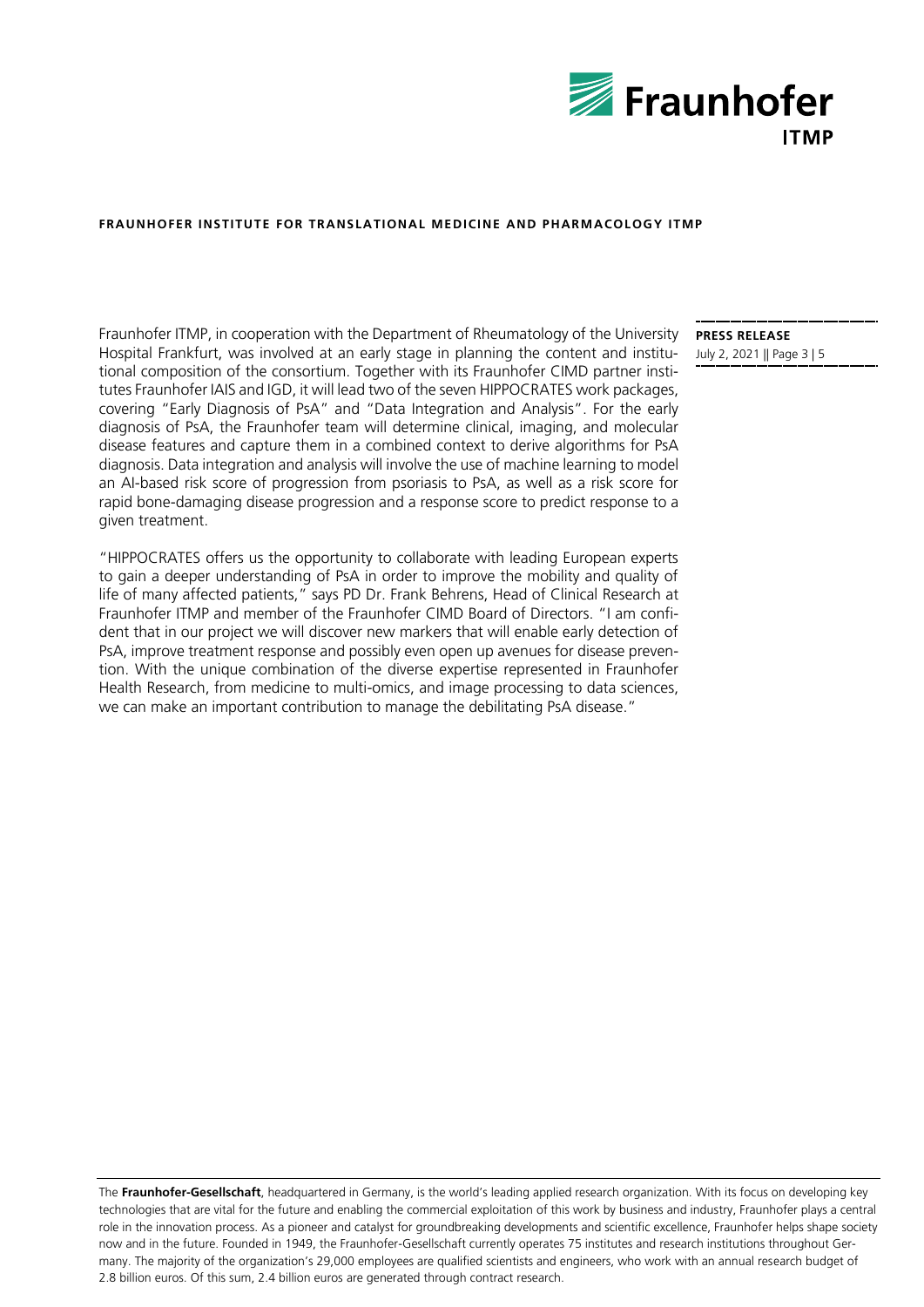

### **Project Key Facts**

*Full Name:* Psoriatic Arthritis *Start date Duration: Budget:* 21 Mio. € *Coordinator:* search, Ireland Website: www.hippocrates-imi.eu

## **Project Partners**

#### **Belgium**

- Katholieke Universiteit Leuven
- The European Institute for Innovation through Health Data
- UCB Biopharma SRL
- VIB VZW

### **Denmark**

• Rigshospitalet

### **Germany**

- Eurice European Research and Project Office Gmbh
- Fraunhofer-Gesellschaft zur Förderung der Angewandten Forschung e.V.
- Friedrich Alexander University Erlangen- $\bullet$ Nürnberg

#### **Ireland**

- ATTUROS Limited
- University College Dublin (UCD)

#### **Italy**

· Università Cattolica Del Sacro Cuore

### **Netherlands**

• Academisch Medisch Centrum Bij De Universiteit Van Amsterdam Stichting Group for Research and Assessment of Psoriasis and Psoriatic Arthritis EU

#### **Spain**

• Consorci Institut D'investigacions Biomediques August Pi I Sunyer

#### **Sweden**

• Kungliga Tekniska Hoegskolan

#### **Switzerland**

- European League Against Rheumatism  $\bullet$
- Novartis Pharma AG  $\bullet$
- SIB Institut Suisse de Bioinformatique  $\bullet$

#### **United Kingdom**

- $\bullet$ King's College London
- $\bullet$ Neoteryx Limited
- $\bullet$ Oxford Biodynamics Limited
- $\bullet$ Pfizer Limited
- $\bullet$ University of Glasgow
- University of Manchester  $\bullet$
- $\bullet$ University of Oxford

#### **United States of America**

• Bristol-Myers Squibb Company Corp

#### **Patient Organisations involved in the project:**

- EULAR PARE (The European Alliance of Associations for Rheumatology)
- GRAPPA-EU (Group for Research and  $\bullet$ Assessment of Psoriasis and Psoriatic Arthritis)
- · EUROPSO (European Umbrella Organisation for Psoriasis Movements)

The **Fraunhofer-Gesellschaft**, headquartered in Germany, is the world's leading applied research organization. With its focus on developing key technologies that are vital for the future and enabling the commercial exploitation of this work by business and industry, Fraunhofer plays a central role in the innovation process. As a pioneer and catalyst for groundbreaking developments and scientific excellence, Fraunhofer helps shape society now and in the future. Founded in 1949, the Fraunhofer-Gesellschaft currently operates 75 institutes and research institutions throughout Germany. The majority of the organization's 29,000 employees are qualified scientists and engineers, who work with an annual research budget of 2.8 billion euros. Of this sum, 2.4 billion euros are generated through contract research.

**PRESS RELEASE** July 2, 2021 || Page 4 | 5